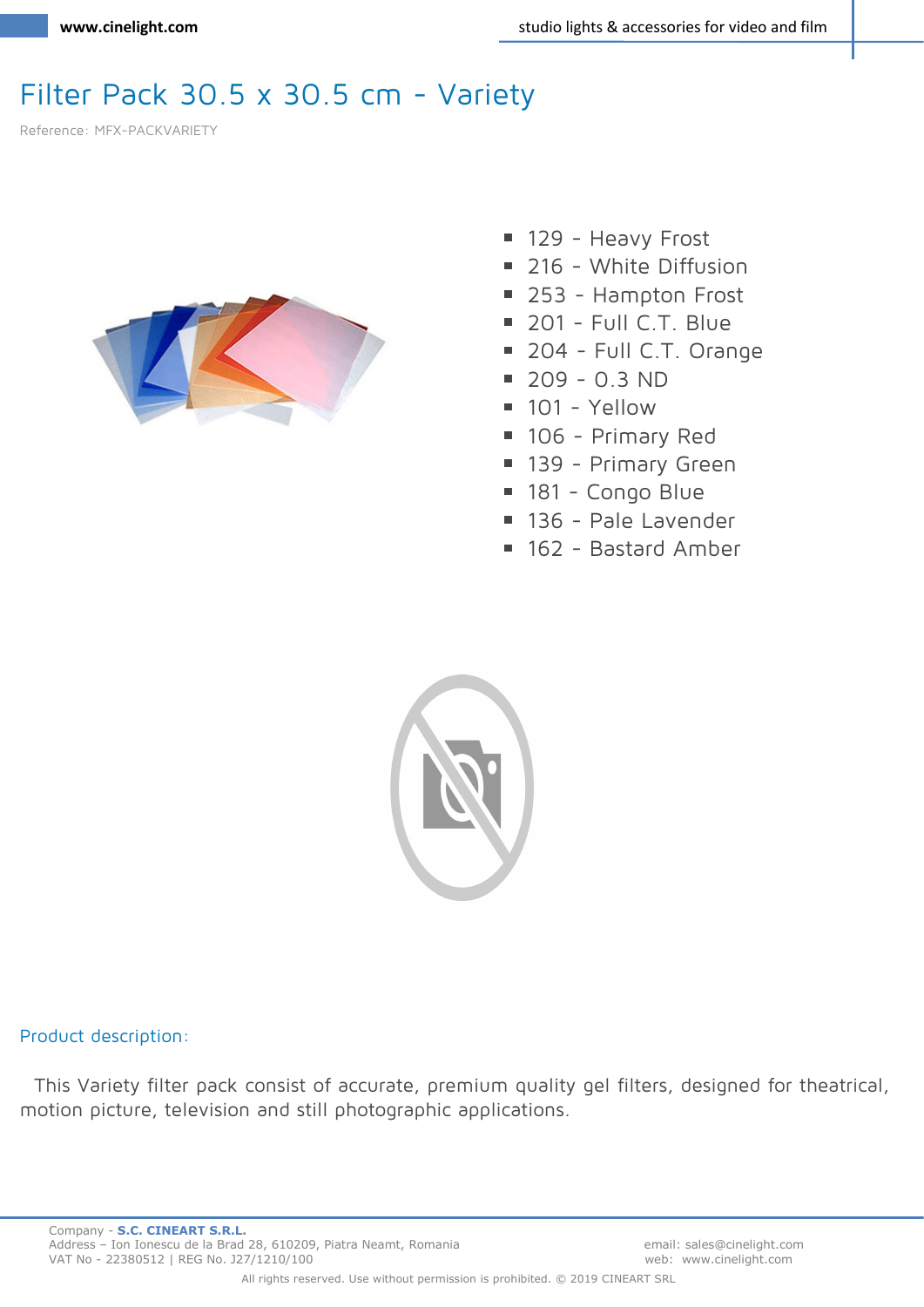- Dimensions: 30 x 30 cm
- Number for sheets: 12

**Filters:**

- 129 Heavy Frost
- 216 White Diffusion
- 253 Hampton Frost
- 201 Full C.T. Blue
- 204 Full C.T. Orange
- $1209 0.3 \text{ ND}$
- $101 -$  Yellow
- 106 Primary Red
- 139 Primary Green
- 181 Congo Blue
- 136 Pale Lavender
- 162 Bastard Amber